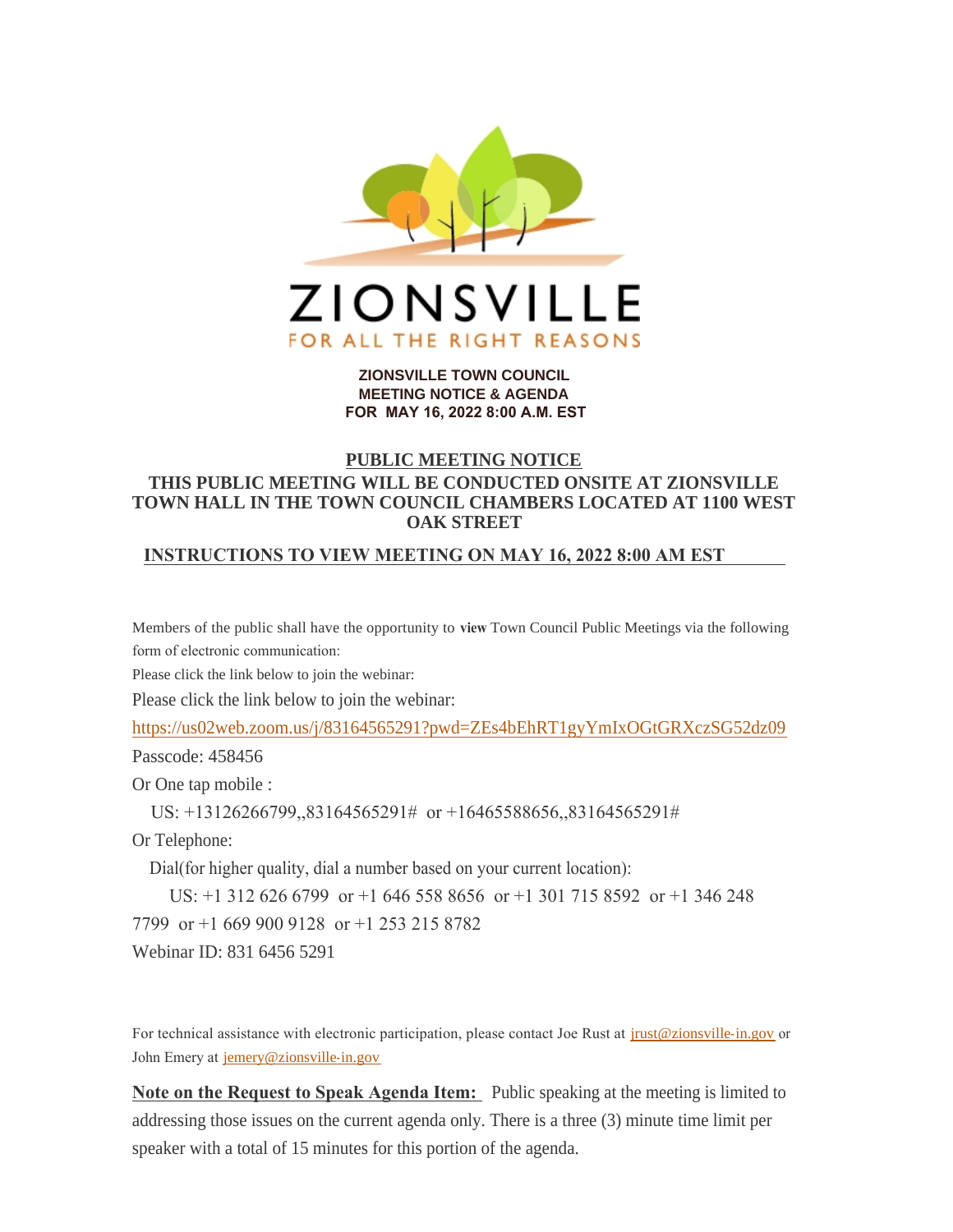Those wishing to speak **must appear in person** and must complete a Request to Speak card and submit it to Municipal Relations Coordinator Amy Lacy (alacy@zionsville-in.gov) **prior to the start of the meeting.**

# **ZIONSVILLE TOWN COUNCIL MEETING AGENDA FOR MONDAY, MAY 16, 2022 AT 8:00 A.M. EST ONSITE MEETING 1100 West Oak Street**

- 1. OPENING
	- A. CALL MEETING TO ORDER
	- B. PLEDGE OF ALLEGIANCE
- 2. APPROVAL OF THE MEMORANDUM OF THE MAY 2, 2022 REGULAR MEETING

Documents:

[MAY 2, 2022 TOWN COUNCIL MEETING MINUTES.PDF](http://www.zionsville-in.gov/AgendaCenter/ViewFile/Item/3469?fileID=4751)

CLAIMS 3.

Documents:

[TOWN COUNCIL CLAIMS 5-16-2022 A.PDF](http://www.zionsville-in.gov/AgendaCenter/ViewFile/Item/3463?fileID=4748)

- 4. REQUEST TO SPEAK ON AGENDA ITEM
- MAYOR/ADMINISTRATION UPDATE 5.
- 6. OLD BUSINESS None
- 7. NEW BUSINESS
	- Central Indiana Regional Development Authority Update Mayor Chris Jensen, A. **Noblesville**

Documents:

[SENATE ENROLLED ACT NO 350.PDF](http://www.zionsville-in.gov/AgendaCenter/ViewFile/Item/3467?fileID=4749) [5.4.2022 CENTRAL INDIANA REGIONAL DEVELOPMENT AUTHORITY.PDF](http://www.zionsville-in.gov/AgendaCenter/ViewFile/Item/3467?fileID=4750)